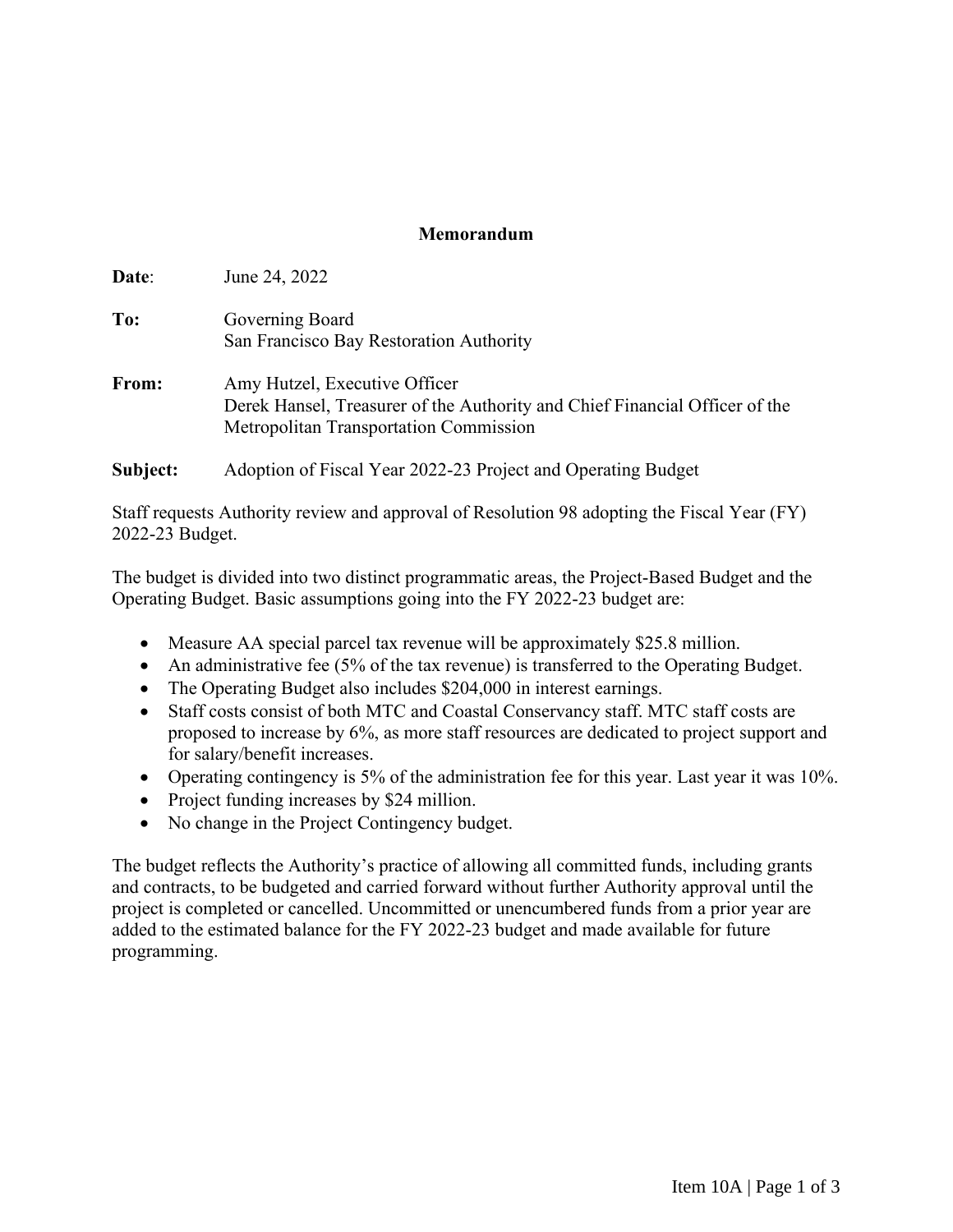## **Project-Based Budget**

The Measure AA special parcel tax is the main source of revenue for the Authority. The measure is a parcel tax of \$12 per year, raising approximately \$25 million annually for a total of twenty years.

Projects are budgeted on a Life-to-Date (LTD) budget basis, compared to operating expenditures that expire on June  $30<sup>th</sup>$  of each year. The FY 2022-23 project budget is an addition to the current adopted budget through FY 2021-22. The process follows this procedure:

| • Life-to-Date project budget through FY 2021-22       | $$118.2$ million |
|--------------------------------------------------------|------------------|
| • Proposed new project funding in FY 2022-23           | $$24.0$ million  |
| • Final adopted Life-to-Date budget through FY 2022-23 | $$142.2$ million |

This process allows us to track the total authorized project budget on an individual project basis until completion, adjustment, or cancellation, without the need for constant budget amendments.

Project commitments for FY 2022-23 are \$12 million, with \$11.9 million remaining uncommitted. Project funding includes:

| • South San Francisco Bay Shoreline Project | $$11.4$ million |
|---------------------------------------------|-----------------|
| • Community Grants Program                  | $$0.6$ million  |
| • Unallocated Project Funding               | $$11.9$ million |

The life-to-date budgets for the South San Francisco Shoreline Project and Community Grants Program will increase to \$61.5 million and \$1.2 million, respectively. The remaining \$11.9 million in unallocated funding will be presented for approval at a later date. The FY 2022-23 proposed budget will bring total project funding to \$142.2 million, or 92% of the \$155.1 million collected through FY 2022-23.

The project contingency can be used across all approved projects to accommodate changes in project scope and priorities. Resolution 98 authorizes the Executive Officer to use the project contingency without further approval or budget amendment but only up to the extent of the total budgeted project contingency. The project contingency will remain at \$4.3 million. Under Resolution 28, the Executive Officer has delegated authority to increase project grant amounts by 15%, not to exceed \$100,000.